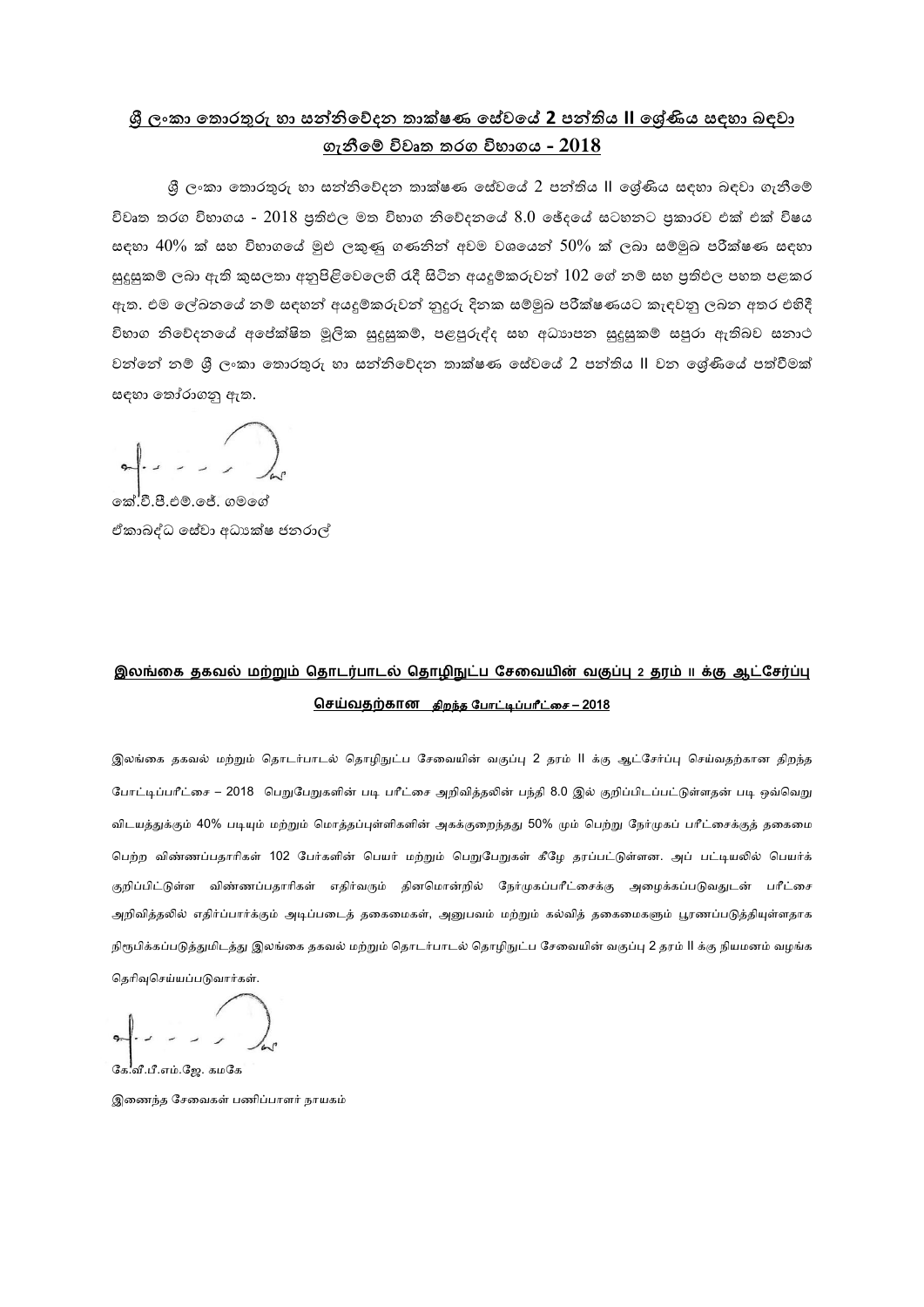#### **List of Selected Candidates for Interview**

| N <sub>0</sub> | <b>Name</b>             | <b>Index No.</b>         | $Sub - 1$             | $Sub - 2$ | $Sub - 3$ | <b>Total</b> | <b>Rank</b>    |
|----------------|-------------------------|--------------------------|-----------------------|-----------|-----------|--------------|----------------|
| 01             | Priyadarshani, G.D.A.C. | 1379                     | 52.5                  | 76        | 86        | 214.5        | $\mathbf{1}$   |
| 02             | Samaraweera, S.A.A.H.   | 1227                     | 61.5                  | 74        | 76        | 211.5        | $\overline{2}$ |
| 03             | Madusara Janith, L.     | 1641                     | 42.5                  | 86        | 82        | 210.5        | 3              |
| 04             | Senadeera, S.B.E.       | 1065                     | 47.5                  | 76        | 84        | 207.5        | $\overline{4}$ |
| 05             | Ranasinghe, R.A.N.N.    | 1251                     | 54.5                  | 74        | 78        | 206.5        | 5              |
| 06             | Amarasinghe, G.         | 1767                     | 44.5                  | 82        | 80        | 206.5        | 5              |
| 07             | Herath, H.M.T.P.        | 1255                     | 51                    | 78        | 76        | 205          | $\overline{7}$ |
| 08             | Gunathunga, G.S.R.      | 1188                     | 46                    | 76        | 82        | 204          | 8              |
| 09             | Balasooriya, N.D.       | 1295                     | 46                    | 84        | 74        | 204          | 8              |
| 10             | Kumarasinghe, J.K.R.S.  | 1847                     | 40                    | 90        | 74        | 204          | 8              |
| 11             | Perera, M.A.U.K.        | 1489                     | 60.5                  | 76        | 66        | 202.5        | 11             |
| 12             | Hemanjalee, M.D.H.      | 1911                     | 61.5                  | 72        | 68        | 201.5        | 12             |
| 13             | Priyadarshana, W.A.T.K. | 3129                     | 51<br>80<br>201<br>70 |           |           | 13           |                |
| 14             | Chandrasiri, R.V.R.     | 1053<br>57.5<br>74<br>68 |                       | 199.5     | 14        |              |                |
| 15             | Weerasinghe, W.P.       | 1012                     | 199<br>45<br>78<br>76 |           |           | 15           |                |
| 16             | Aluthbaduge, M.N.       | 3136                     | 60.5                  | 64        | 74        | 198.5        | 16             |
| 17             | Nilantha, W.B.          | 1269                     | 48                    | 68        | 82        | 198          | 17             |
| 18             | Wijesinghe, W.G.D.P.C.  | 1925                     | 51.5                  | 80        | 66        | 197.5        | 18             |
| 19             | Priyadarshana, D.W.R.   | 1217                     | 43                    | 72        | 82        | 197          | 19             |
| 20             | Suranga, M.K.H.         | 1578                     | 48.5                  | 80        | 68        | 196.5        | 20             |
| 21             | Fathima Shafana, A.R.   | 3268                     | 64                    | 66        | 64        | 194          | 21             |
| 22             | Abeyrathna, G.Y.M.G.C.  | 1201                     | 41.5                  | 78        | 74        | 193.5        | 22             |
| 23             | Jayathilake, N.C.       | 1615                     | 57.5                  | 70        | 66        | 193.5        | 22             |
| 24             | Dilan, P.D.M.           | 1312                     | 46.5                  | 72        | 74        | 192.5        | 24             |
| 25             | Nirmani, Y.N.           | 1579                     | 49.5                  | 70        | 72        | 191.5        | 25             |
| 26             | Bhagyani, W.A.U.        | 3143                     | 49.5                  | 66        | 76        | 191.5        | 25             |
| 27             | Nandasena, W.A.S.C.     | 1492                     | 53                    | 66        | 72        | 191          | 27             |
| 28             | Amarasinghe, N.N.P.     | 1848                     | 51                    | 72        | 68        | 191          | 27             |
| 29             | Dissanayake, D.P.R.R.   | 1161                     | 54.5                  | 62        | 74        | 190.5        | 29             |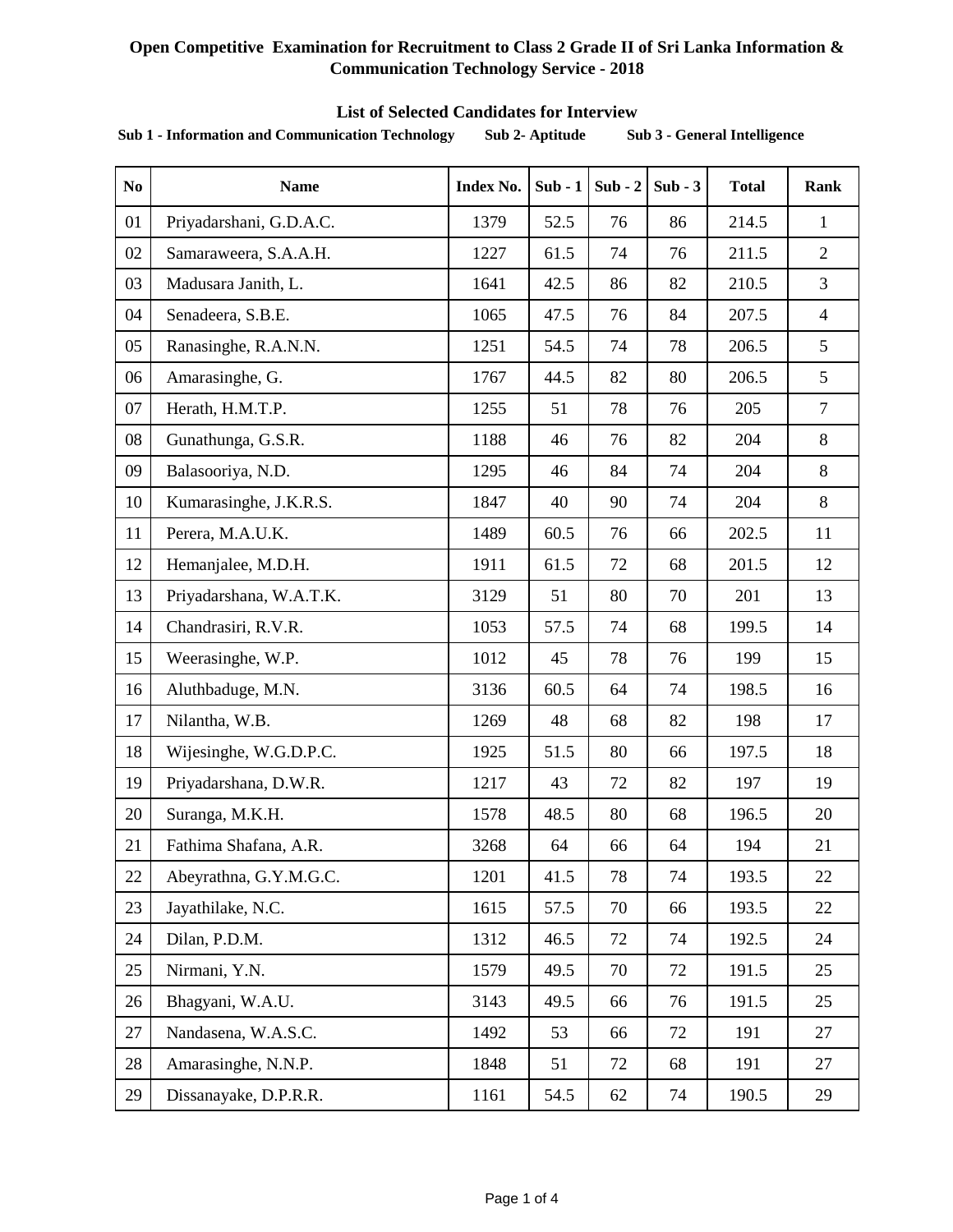#### **List of Selected Candidates for Interview**

| N <sub>0</sub> | <b>Name</b>             | <b>Index No.</b>                  | $Sub - 1$  | $Sub - 2$ | $Sub - 3$ | <b>Total</b> | Rank |
|----------------|-------------------------|-----------------------------------|------------|-----------|-----------|--------------|------|
| 30             | Jayawardana, L.P.       | 1337                              | 40.5       | 74        | 76        | 190.5        | 29   |
| 31             | Punyawardana, I.K.R.P.  | 190.5<br>1599<br>58.5<br>62<br>70 |            | 29        |           |              |      |
| 32             | Gowthamy, K.            | 2190<br>190<br>42<br>72<br>76     |            | 32        |           |              |      |
| 33             | Rafiya Haseena, M.U.    | 3076                              | 60         | 68        | 62        | 190          | 32   |
| 34             | Nissanka, L.N.A.B.M.    | 1001                              | 45.5       | 78        | 66        | 189.5        | 34   |
| 35             | Ransimala, W.L.P.       | 1607                              | 51.5       | 64        | 74        | 189.5        | 34   |
| 36             | Madara, G.P.G.          | 1760                              | 52.5       | 78        | 58        | 188.5        | 36   |
| 37             | Senanayake, S.A.P.M.    | 1631                              | 46         | 72        | 70        | 188          | 37   |
| 38             | Dissanayaka, D.M.S.K.   | 3137                              | 43.5       | 70        | 74        | 187.5        | 38   |
| 39             | Chandrasekara, K.H.     | 3115                              | 49         | 64        | 74        | 187          | 39   |
| 40             | Kulathunga, M.D.D.U.    | 1310<br>40.5<br>186.5<br>78<br>68 |            |           | 40        |              |      |
| 41             | Nanayakkara, S.I.       | 1401<br>48<br>68<br>70<br>186     |            |           | 41        |              |      |
| 42             | Ayeshmanthi, G.D.J.H.   | 3073<br>49.5<br>70<br>66          |            | 185.5     | 42        |              |      |
| 43             | Nismy, M.I.M.           | 3244                              | 59.5<br>66 |           | 60        | 185.5        | 42   |
| 44             | Chandrasiri, G.D.T.D.   | 1441<br>43<br>76<br>66            |            | 185       | 44        |              |      |
| 45             | Priyashantha, K.H.S.    | 1025<br>40.5<br>184.5<br>74<br>70 |            |           | 45        |              |      |
| 46             | Mayuri, H.E.P.          | 1258                              | 40.5       | 76        | 68        | 184.5        | 45   |
| 47             | Vasanthakumar, N.       | 2275                              | 50.5       | 68        | 66        | 184.5        | 45   |
| 48             | Thilakarathne, M.M.N.H. | 42.5<br>184.5<br>1859<br>74<br>68 |            |           | 45        |              |      |
| 49             | Karunarathna, P.G.D.    | 1398                              | 42         | 70        | 72        | 184          | 49   |
| 50             | Thevatharshan, T.       | 2035                              | 62         | 64        | 58        | 184          | 49   |
| 51             | Jerry Stalin, S.        | 2334                              | 44         | 68        | 72        | 184          | 49   |
| 52             | Kumari, U.U.D.S.        | 1752                              | 43.5       | 80        | 60        | 183.5        | 52   |
| 53             | Sandamali, G.A.H.       | 3332                              | 57.5       | 54        | 72        | 183.5        | 52   |
| 54             | Seneviratne, W.Y.H.     | 3334                              | 47         | 56        | 80        | 183          | 54   |
| 55             | Keerthana, S.           | 2219                              | 48         | 72        | 62        | 182          | 55   |
| 56             | Thajun Najaah, M.A.     | 3339                              | 49.5       | 70        | 62        | 181.5        | 56   |
| 57             | Wijithapala, W.D.C.P.K. | 1628                              | 53         | 72        | 56        | 181          | 57   |
| 58             | Luckshana, T.           | 2320                              | 50.5       | 66        | 64        | 180.5        | 58   |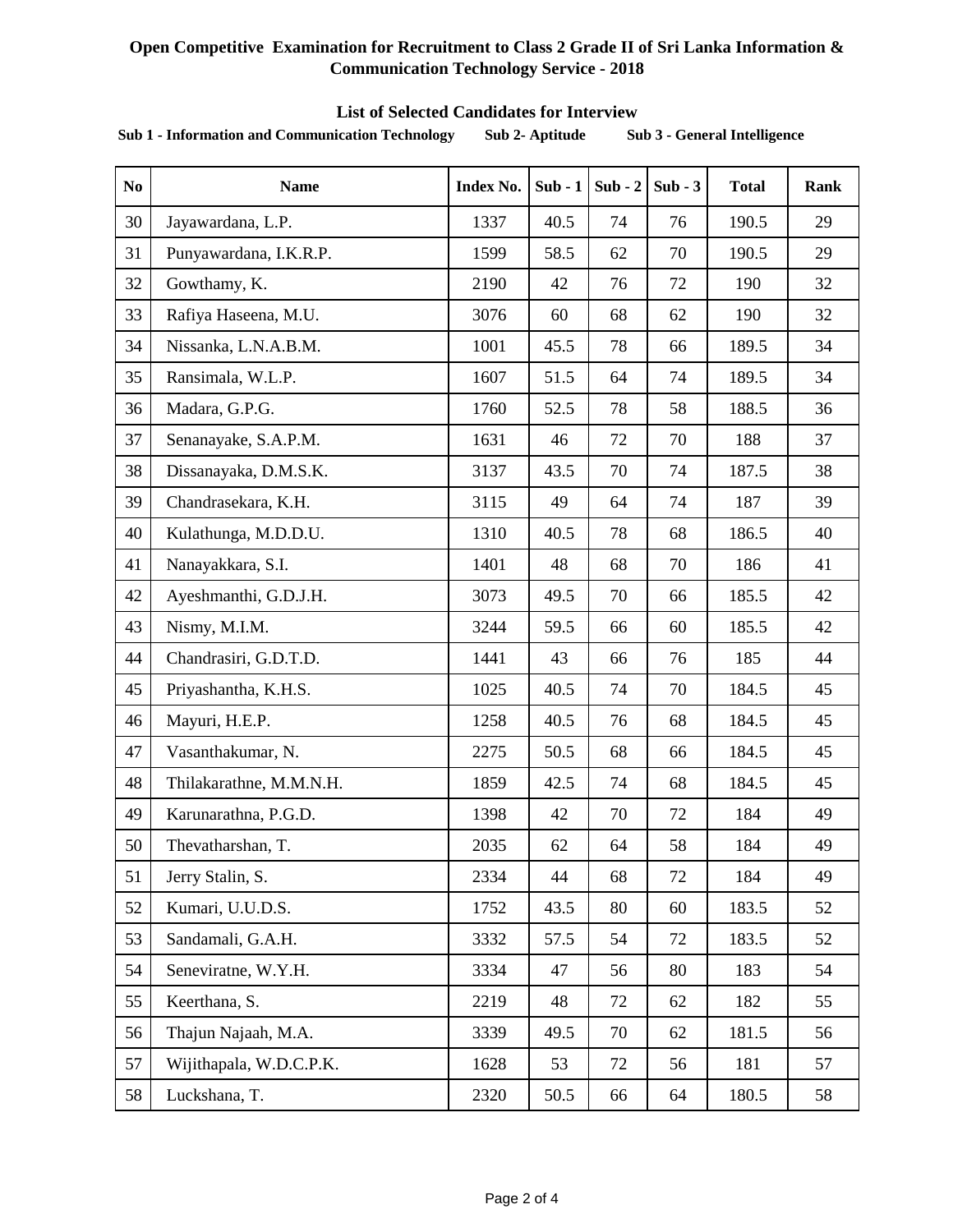#### **List of Selected Candidates for Interview**

| N <sub>0</sub> | <b>Name</b>            | <b>Index No.</b>                  | $Sub - 1$        | $Sub - 2$ | $Sub - 3$ | <b>Total</b> | Rank |
|----------------|------------------------|-----------------------------------|------------------|-----------|-----------|--------------|------|
| 59             | Rasanjalee, L.A.Y.     | 3247                              | 46.5             | 76        | 58        | 180.5        | 58   |
| 60             | Siriwardhana, S.D.R.   | 3064<br>44<br>72<br>180<br>64     |                  | 60        |           |              |      |
| 61             | Abdul Rahman, M.N.     | 3222                              | 50               | 66        | 64        | 180          | 60   |
| 62             | Rathnayaka, R.M.A.U.   | 1527                              | 45.5             | 68        | 66        | 179.5        | 62   |
| 63             | Jayaweera, R.D.D.S.    | 1656                              | 43.5             | 66        | 70        | 179.5        | 62   |
| 64             | Ann Dharshika, M.G.    | 2104                              | 49.5             | 58        | 72        | 179.5        | 62   |
| 65             | Vanuja, C.             | 2273                              | 43.5             | 70        | 66        | 179.5        | 62   |
| 66             | Somarathne, B.R.A.S.   | 3208                              | 55.5             | 68        | 56        | 179.5        | 62   |
| 67             | Kopinath, T.           | 2106                              | 56.5             | 56        | 66        | 178.5        | 67   |
| 68             | Rathnayake, R.M.P.M.B. | 1028                              | 42               | 72        | 64        | 178          | 68   |
| 69             | Nanayakkara, G.        | 1353<br>42<br>72<br>64            |                  | 178       | 68        |              |      |
| 70             | Mugunthan, V.          | 2098                              | 46               | 68        | 64        | 178          | 68   |
| 71             | De Silva, K.C.L.       | 1514                              | 57.5             | 70        | 50        | 177.5        | 71   |
| 72             | Umesha, H.L.K.         | 1795                              | 47               | 66        | 64        | 177          | 72   |
| 73             | Nonis, P.K.D.          | 1265                              | 54               | 64        | 58        | 176          | 73   |
| 74             | Singaneththige, B.P.   | 1358                              | 40               | 68        | 68        | 176          | 73   |
| 75             | Karunatilake, A.A.C.K. | 1403<br>44<br>58<br>74<br>176     |                  |           | 73        |              |      |
| 76             | Thilakshika, G.P.D.    | 1419<br>51.5<br>68<br>175.5<br>56 |                  |           | 76        |              |      |
| 77             | Akram, S.M.            | 2309                              | 49.5<br>66<br>60 |           | 175.5     | 76           |      |
| 78             | Shakira, K.N.F.        | 2346                              | 45.5             | 68        | 62        | 175.5        | 76   |
| 79             | Attanayake, A.M.L.K.   | 1623                              | 51               | 58        | 66        | 175          | 79   |
| 80             | Perera, M.G.S.S.       | 1097                              | 46.5             | 64        | 64        | 174.5        | 80   |
| 81             | Wijerathna, H.K.A.S.   | 1350                              | 42               | 70        | 62        | 174          | 81   |
| 82             | Silva, E.T.W.          | 1612                              | 52               | 54        | 68        | 174          | 81   |
| 83             | Mohamed Riyas, M.R.    | 2173                              | 42               | 66        | 66        | 174          | 81   |
| 84             | Karthika, A.           | 2189                              | 42               | 60        | 72        | 174          | 81   |
| 85             | Sandaruwan, C.B.       | 3155                              | 52               | 62        | 60        | 174          | 81   |
| 86             | Sewwandi, L.W.Y.M.     | 1537                              | 47.5             | 64        | 62        | 173.5        | 86   |
| 87             | Jasintha, C.           | 2338                              | 41.5             | 70        | 62        | 173.5        | 86   |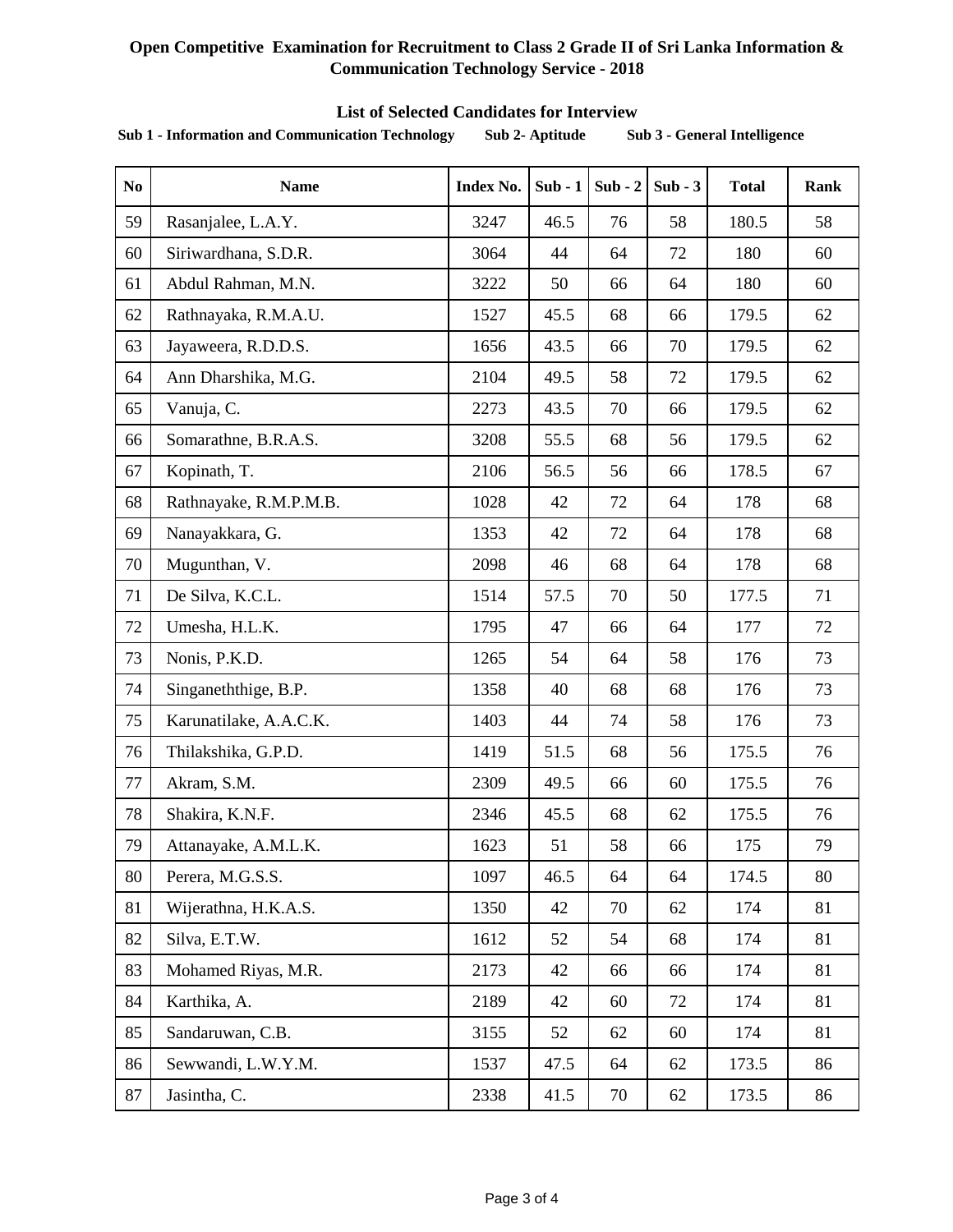| N <sub>0</sub> | <b>Name</b>             | <b>Index No.</b>                  | $Sub - 1$<br>$Sub - 2$ |                   | $Sub - 3$ | <b>Total</b> | Rank |
|----------------|-------------------------|-----------------------------------|------------------------|-------------------|-----------|--------------|------|
| 88             | Dilshani, L.H.I.        | 1377                              | 51                     | 60                | 62        | 173          | 88   |
| 89             | Gunatunga, G.P.P.       | 1565                              | 48.5                   | 64                | 60        | 172.5        | 89   |
| 90             | Gunasekara, H.A.D.C.G.  | 3050                              | 52.5                   | 64                | 56        | 172.5        | 89   |
| 91             | Jayasinghe, J.D.K.P.    | 3169<br>44.5<br>54<br>172.5<br>74 |                        |                   | 89        |              |      |
| 92             | Wijekoon, W.M.D.L.      | 1244                              | 40                     | 62                | 70        | 172          | 92   |
| 93             | Karunarathna, O.V.A.V.  | 1386                              | 52                     | 68                | 52        | 172          | 92   |
| 94             | Nayanajith, E.K.D.      | 1467                              | 46                     | 72                | 54        | 172          | 92   |
| 95             | Yashodara, D.N.         | 3123                              | 52                     | 64                | 56        | 172          | 92   |
| 96             | Jayathilaka, J.M.       | 1189                              | 47.5                   | 70                | 54        | 171.5        | 96   |
| 97             | Jayaweera, M.G.S.K.     | 1462                              | 51.5                   | 171.5<br>60<br>60 |           |              | 96   |
| 98             | De Silva, K.R.P.        | 1342                              | 45                     | 70                | 56        | 171          | 98   |
| 99             | Welegedara, L.W.K.R.    | 1446                              | 45                     | 66                | 60        | 171          | 98   |
| 100            | Jayathilaka, M.T.G.G.M. | 1619                              | 45                     | 46                | 80        | 171          | 98   |
| 101            | Jayarathna, K.D.L.H.    | 3061                              | 47                     | 60                | 64        | 171          | 98   |
| 102            | Sewvandi, P.H.S.V.      | 3096                              | 51                     | 70                | 50        | 171          | 98   |

#### **List of Selected Candidates for Interview**